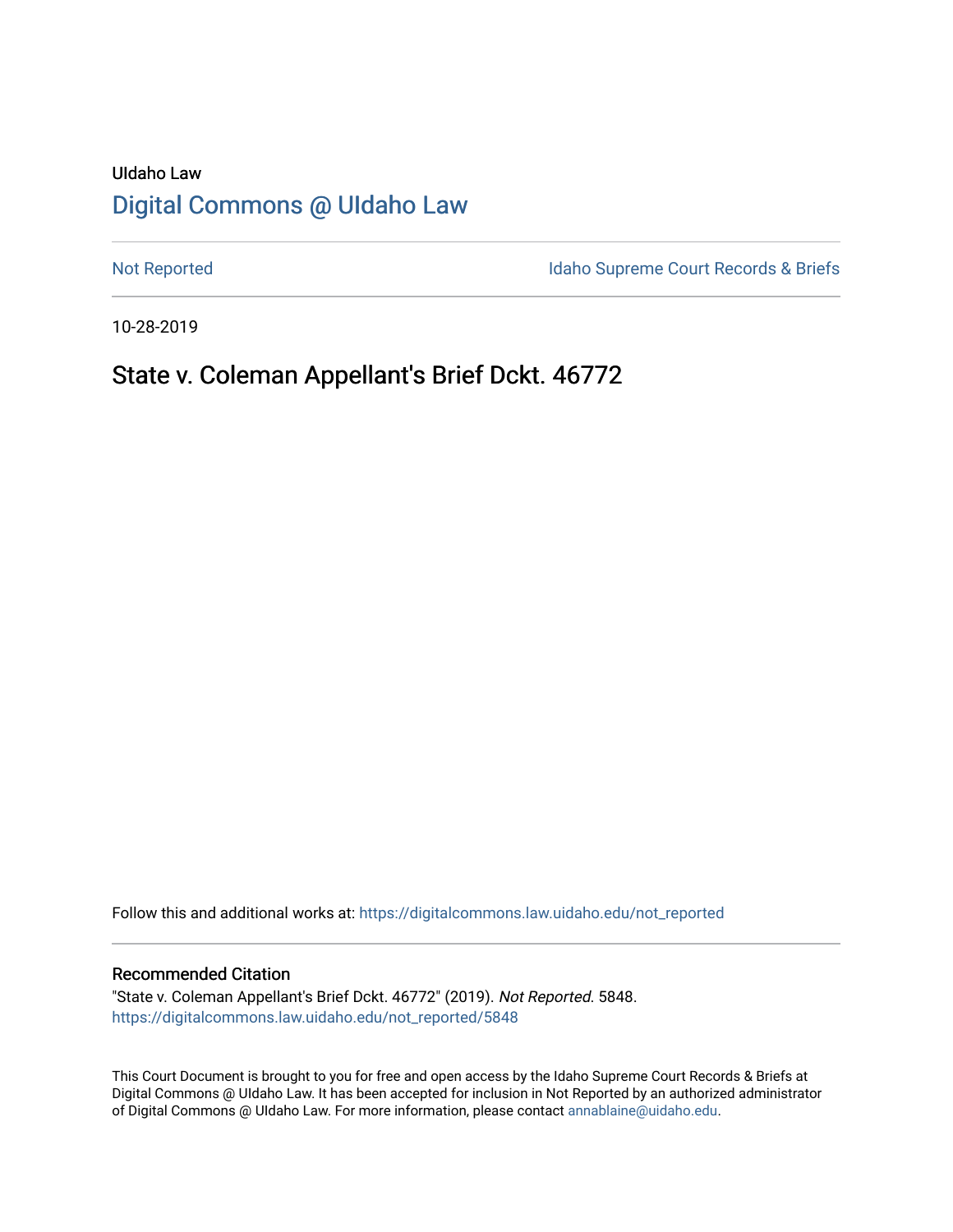Electronically Filed 10/28/2019 10:37 AM Idaho Supreme Court Karel Lehrman, Clerk of the Court By: Brad Thies, Deputy Clerk

ERIC D. FREDERICKSEN State Appellate Public Defender I.S.B. #6555

BEN P. MCGREEVY Deputy State Appellate Public Defender I.S.B. #8712 322 E. Front Street, Suite 570 Boise, Idaho 83702 Phone: (208) 334-2712 Fax: (208) 334-2985 E-mail: documents@sapd.state.id. us

### IN THE SUPREME COURT OF THE STATE OF IDAHO

| STATE OF IDAHO,       |                                |
|-----------------------|--------------------------------|
|                       | NO. 46772-2019                 |
| Plaintiff-Respondent, |                                |
|                       | BONNER COUNTY NO. CR-2017-4918 |
| V.                    |                                |
|                       |                                |
| JACOB CORBAN COLEMAN, | <b>APPELLANT'S BRIEF</b>       |
|                       |                                |
| Defendant-Appellant.  |                                |
|                       |                                |

## STATEMENT OF THE CASE

Nature of the Case

When he was **Vachille State of Tacob Corban Coleman pleaded guilty, under a** binding plea agreement, to first degree murder. The district court imposed a unified sentence of life imprisonment, with forty years fixed. On appeal, Mr. Coleman asserts the district court abused its discretion when it imposed the fixed term of his sentence.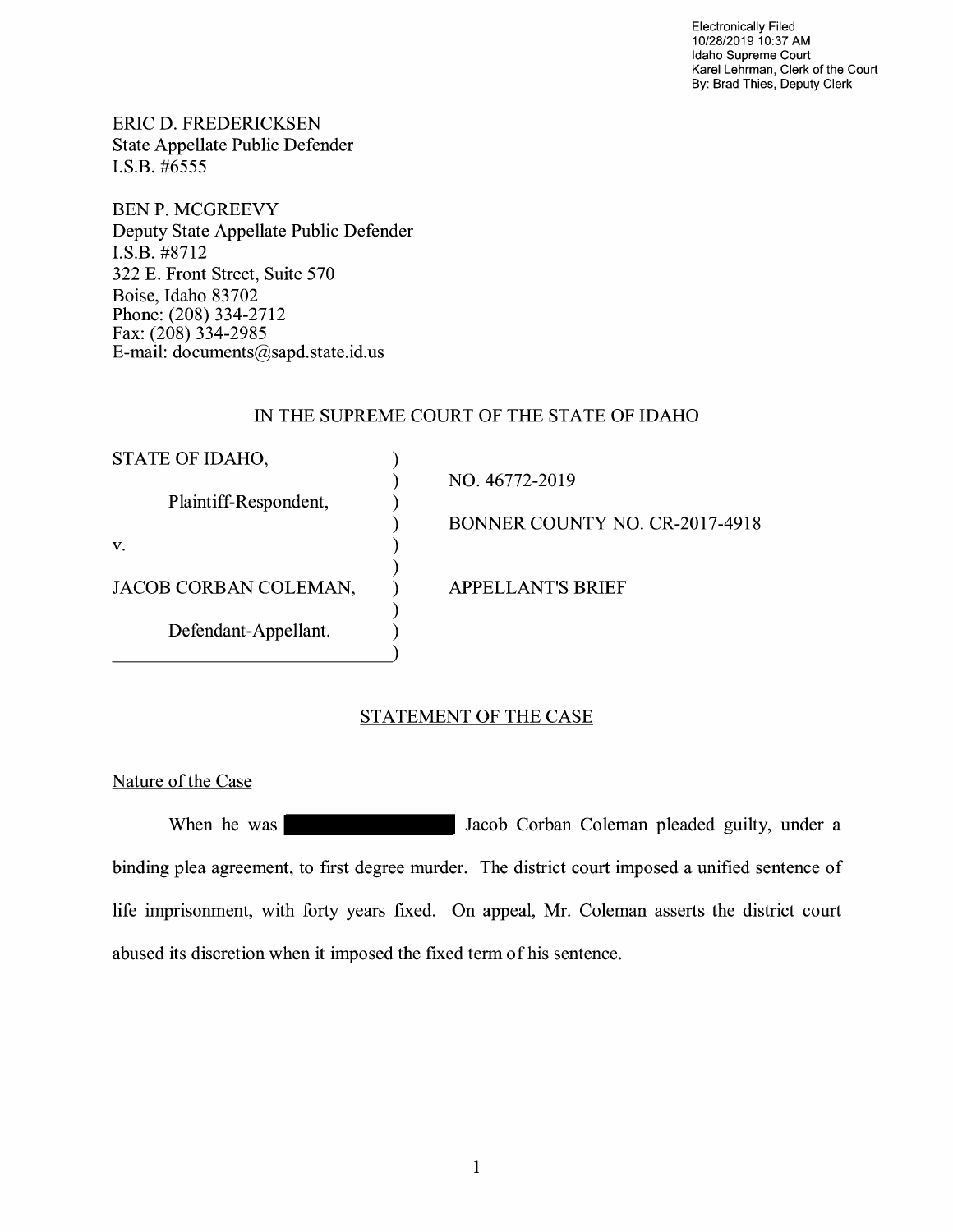#### Statement of the Facts & Course of Proceedings

Mr. Coleman was born with an oversized tongue and enlarged tonsils and adenoids, and he snored and frequently choked as an infant. *(See Conf. Exs., p.24.)*<sup>1</sup> Before he finished grade school, Mr. Coleman underwent three ear tube insertions, as well as surgery to remove his tonsils and adenoids. *(See Conf. Exs., p.24.)* However, his snoring persisted, and he also developed night terrors and has never slept well. *(See Conf. Exs., p.24.)* 

Both of Mr. Coleman's parents grew up in homes where domestic violence took place, and during Mr. Coleman's childhood, his father was physically abusive to his mother. *(See*  Conf. Exs., pp.25-27, 31.) By the time he reached fourth grade, Mr. Coleman and his family had moved eight times. (Conf. Exs., p.25.) During Mr. Coleman's early childhood, his father was abusing alcohol and methamphetamine. *(See Conf. Exs., pp.25-26.)* Mr. Coleman had reported speech articulation defects and motor delays in the first grade, and his developmental problems became worse in the second grade. *(See* Conf. Exs., pp.26-28.) After Mr. Coleman's father was arrested and extradited to Alabama on an old warrant, Mr. Coleman and the rest of his family were evicted from their apartment. *(See Conf. Exs., p.29.)* Mr. Coleman's mother told Mr. Coleman and his siblings that their father had gone on vacation. *(See Conf. Exs., p.29.)* 

Mr. Coleman had gone through an individualized educational plan from the first to the fifth grades, but after those services were terminated, he shortly thereafter began to have serious attendance problems at school. *(See Conf. Exs., pp.28-30.)* When he entered junior high, he started acting out within two months. *(See Conf. Exs., p.30.)* He began cheating, and also accrued a large number of excused absences. *(See* Conf. Exs., p.31.) In the summer between

<sup>&</sup>lt;sup>1</sup> All citations to "Conf. Exs." refer to the 391-page PDF version of the Confidential Exhibits, including the Defendant's Sentencing Memorandum and its Appendix.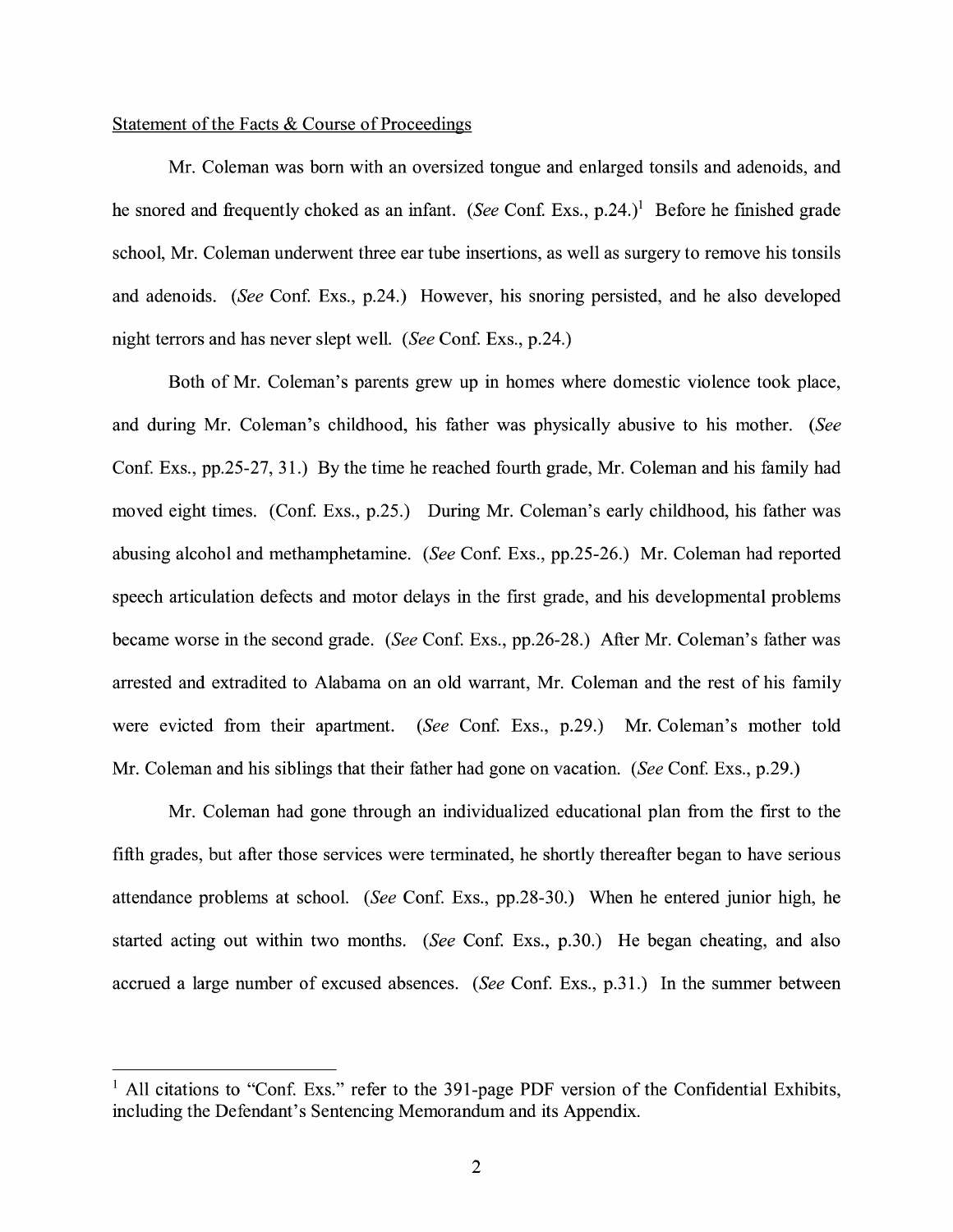ninth and tenth grade, Mr. Coleman jumped off a roof "for fun." (Conf. Exs., p.31.) His behavior in social contexts was characterized as odd. (*See* Conf. Exs., p.32.)

In high school, Mr. Coleman tried to fit in more, joining the football team as a sophomore. (*See* Conf. Exs., pp.32-33.) But while the team accepted him, Mr. Coleman was too slight to be effective and was seldom chosen to run plays. (*See* Conf. Exs., p.33.) Mr. Coleman also enrolled in debate class, but failed the class both semesters. (Conf. Exs., p.33.) His sophomore GPA was 1.7. (Conf. Exs., p.34.) Around this time, Mr. Coleman witnessed a girl get hit by a truck at an intersection. (*See* Conf. Exs., p.33.)

By the time of Mr. Coleman's junior year, his father had relapsed, was using methamphetamine and heroin, and was also unemployed. (*See* Conf. Exs., p.34.) The family was on public assistance, and Mr. Coleman's mother was struggling with whether to stay married. (*See* Conf. Exs., p.34.) Mr. Coleman's mother had to work all the time to make ends meet, and Mr. Coleman was unprepared for the additional responsibilities that came with her depending on him to fill his father's shoes. (*See* Conf. Exs., pp.34-35.) During this period, Mr. Coleman made statements about bombs, and his school treated his words as a bomb threat and expelled him. (*See* Conf. Exs., p.35.) The police did not find any evidence that Mr. Coleman had researched, planned, or worked on a bomb, and the expulsion was later changed to a suspension. (Conf. Exs., p.35.)

Later in his junior year, Mr. Coleman wrote a suicide note, and he was again suspended when the student who received the note reported it. (*See* Conf. Exs., p.36.) Mr. Coleman then asked to meet with a counselor, but he only met with a counseling intern for three months. (*See* Conf. Exs., p.36.) Midway through that period of counseling, Mr. Coleman reportedly jumped off a moving bus and injured his arms, because he wanted to see what it felt like. (*See* Conf.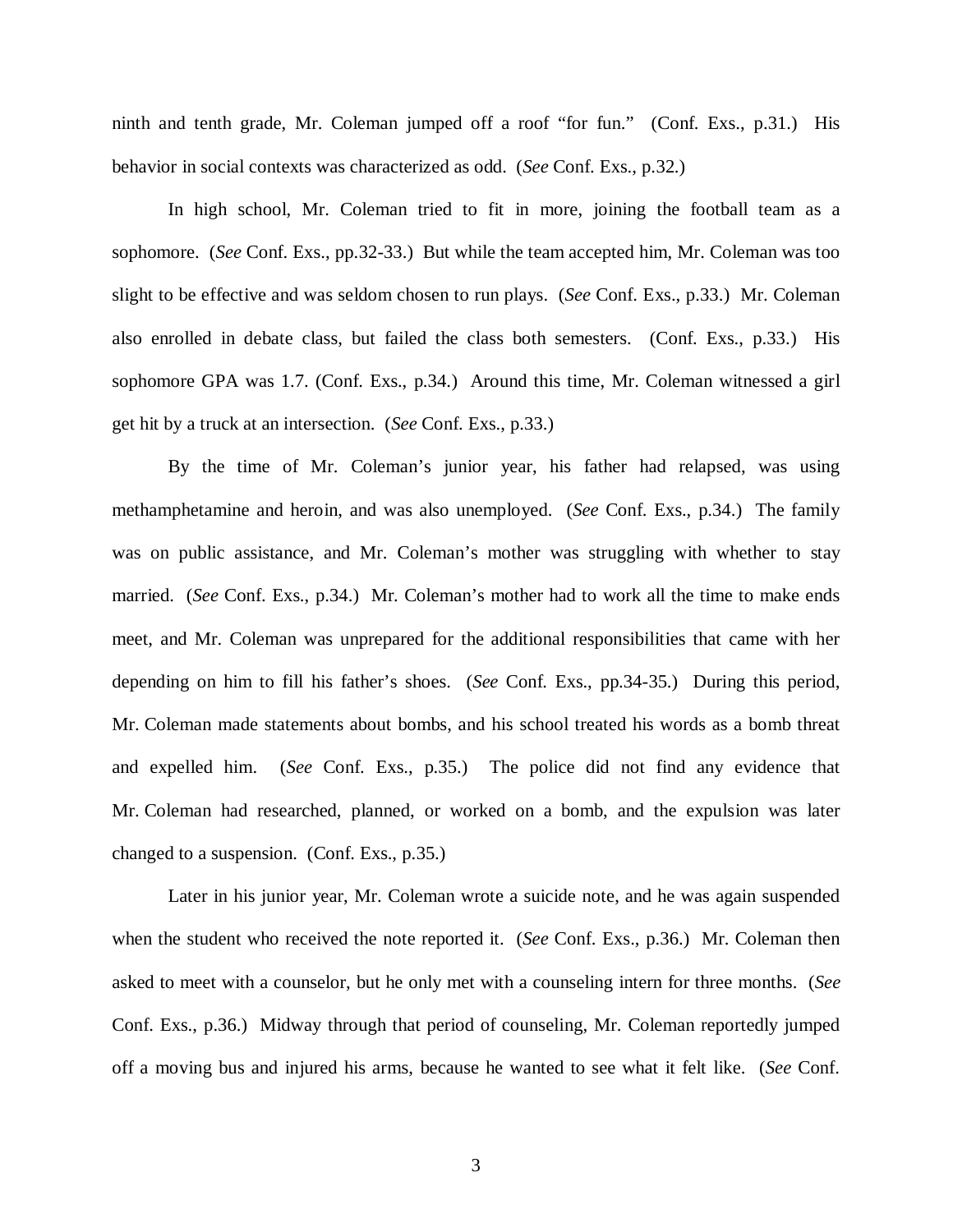Exs., pp.36-37.) The counseling intern referred Mr. Coleman for a psychological evaluation, but after the evaluation, Mr. Coleman's mother never followed through with the recommendations for therapy. (*See* Conf. Exs., p.37.) The school administration directed Mr. Coleman to finish high school online. (Conf. Exs., p.37.) Mr. Coleman was able to graduate and walk with his class, but his final cumulative GPA at Puyallup High School in Puyallup, Washington, was 1.5. (Conf. Exs., pp.37, 115-16.)

Following his graduation, Mr. Coleman enrolled in courses at the local community college, but did not complete a single credit. (*See* Conf. Exs., p.38.) He also took steps to enroll in an online paralegal college, but did not follow through with that either. (*See* Conf. Exs., p.38.) Meanwhile, he composed another suicide note and stored it in his email drafts. (*See* Conf. Exs., p.38.) Mr. Coleman's father was still an active drug addict, and the family conducted an unsuccessful intervention around Christmas. (*See* Conf. Exs., p.38.) Mr. Coleman was a virtual recluse, staying inside with one of his brothers all day. (*See* Conf. Exs., p.38.) By the next spring, Mr. Coleman's father was in a methadone program, and Mr. Coleman spoke with his parents about college. (*See* Conf. Exs., p.39.) Mr. Coleman started working part-time at two jobs, and when a mutual friend from work texted him about his father stealing from her and asking for methamphetamine, Mr. Coleman realized his father had relapsed. (*See* Conf. Exs., p.39.) Later, in the summer, Mr. Coleman had a panic attack while riding the bus to work with his father. (*See* Conf. Exs., p.39.)

Mr. Coleman's parents thought of Mr. Coleman as a genius, even though his IQ is "above average" and his cumulative high school GPA was 1.5. (*See* Conf. Exs., p.41.) Mr. Coleman's family also claimed that he was the captain of his high school football team, when he was not. (*See* Conf. Exs., p.33.) Additionally, his family believed he was captain of the debate team,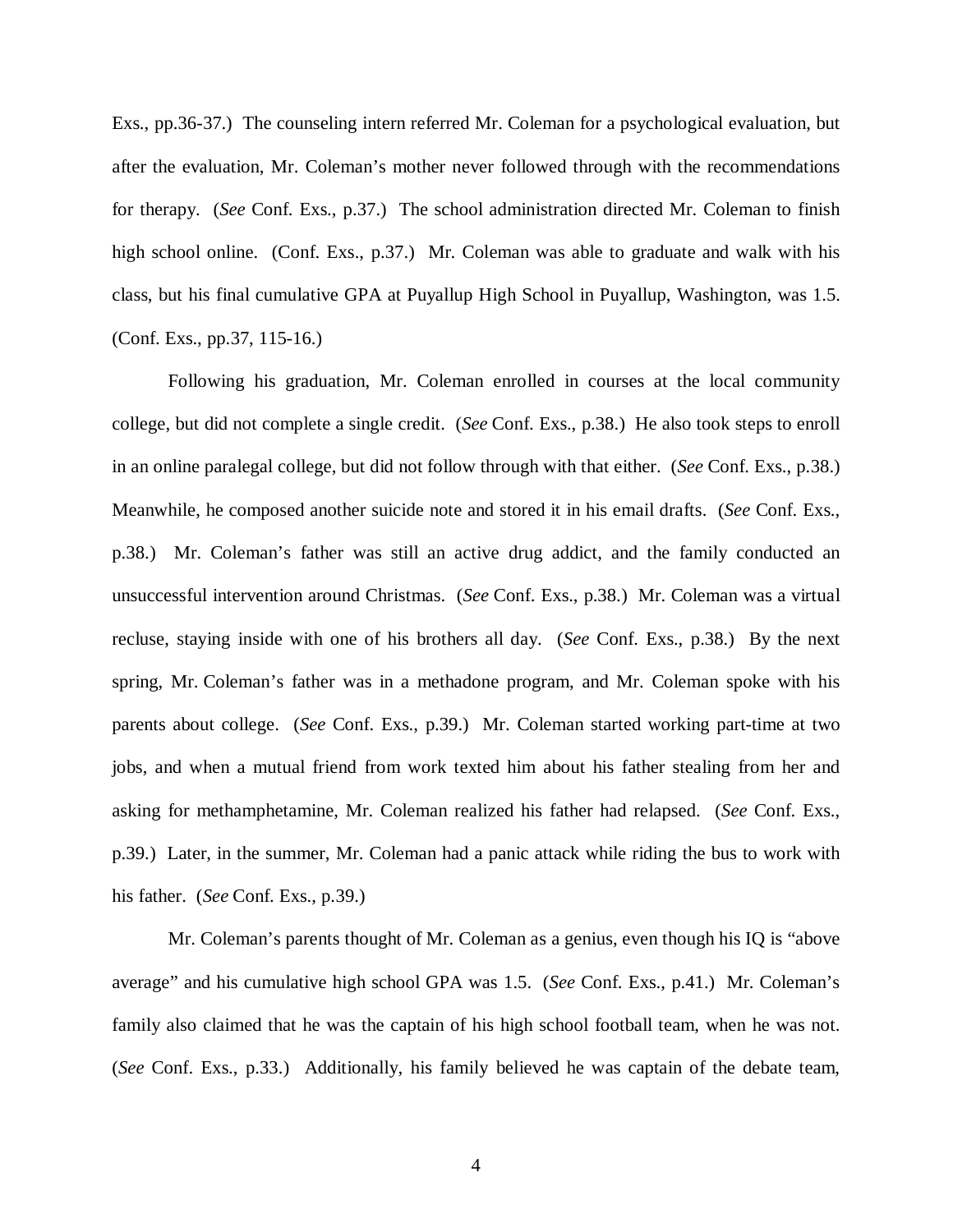when no such position existed. (*See* Conf. Exs., p.33.) After the "bomb threat," Mr. Coleman's mother believed that Mr. Coleman was especially upset over being removed as president of the honor society, even though Mr. Coleman had never been admitted to the honor society and was actually ineligible to join. (*See* Conf. Exs., p.35-36.)

Mr. Coleman bought a one-way plane ticket to Spokane. (*See* Conf. Exs., p.40.) The day before the scheduled flight, Mr. Coleman told his uncle he had been accepted at Gonzaga University. (*See* Conf. Exs., p.43.) He had also told that to his sister, and asked her to take him to the airport. (*See* Conf. Exs., p.43.) His sister threw a going-away party for him. (*See* Conf. Exs., pp.43-44.) When Mr. Coleman's mother learned at the last minute, she asked him if he had applied for admission and completed his application for financial assistance. (*See* Conf. Exs., p.43.) Mr. Coleman reported he had done so and also had scholarships, but none of that was true. (*See* Conf. Exs., p.43.) Mr. Coleman then flew from Seattle to Spokane, and took public transportation to Gonzaga. (*See* Conf. Exs., pp.43-44.) That morning, Mr. Coleman submitted a financial aid application. (*See* Conf. Exs., p.44.) He went to the housing office at Gonzaga, gave them a false name, and represented himself as if he were enrolled, but the university did not have any housing for him. (*See* Conf. Exs., p.44.)

Mr. Coleman went back to the airport, contacted a short-term labor recruiter and two military recruiters, and eventually decided to travel to Hope, Idaho. (*See* Conf. Exs., p.45.) At this point, Mr. Coleman was despondent and contemplating suicide. (*See* Conf. Exs., p.45.) That afternoon, Mr. Coleman hired a taxi driver, Gagandeep Singh. (*See* Conf. Exs., p.46.) He gave Mr. Singh a fake address for an imaginary friend who lived in Hope. (Conf. Exs., p.46.)

Over two hours later, Mr. Coleman had Mr. Singh stop at a Walmart in Sandpoint. (*See* Conf. Exs., p.46.) In the Walmart, Mr. Coleman bought a knife. (Conf. Exs., p.46.) They later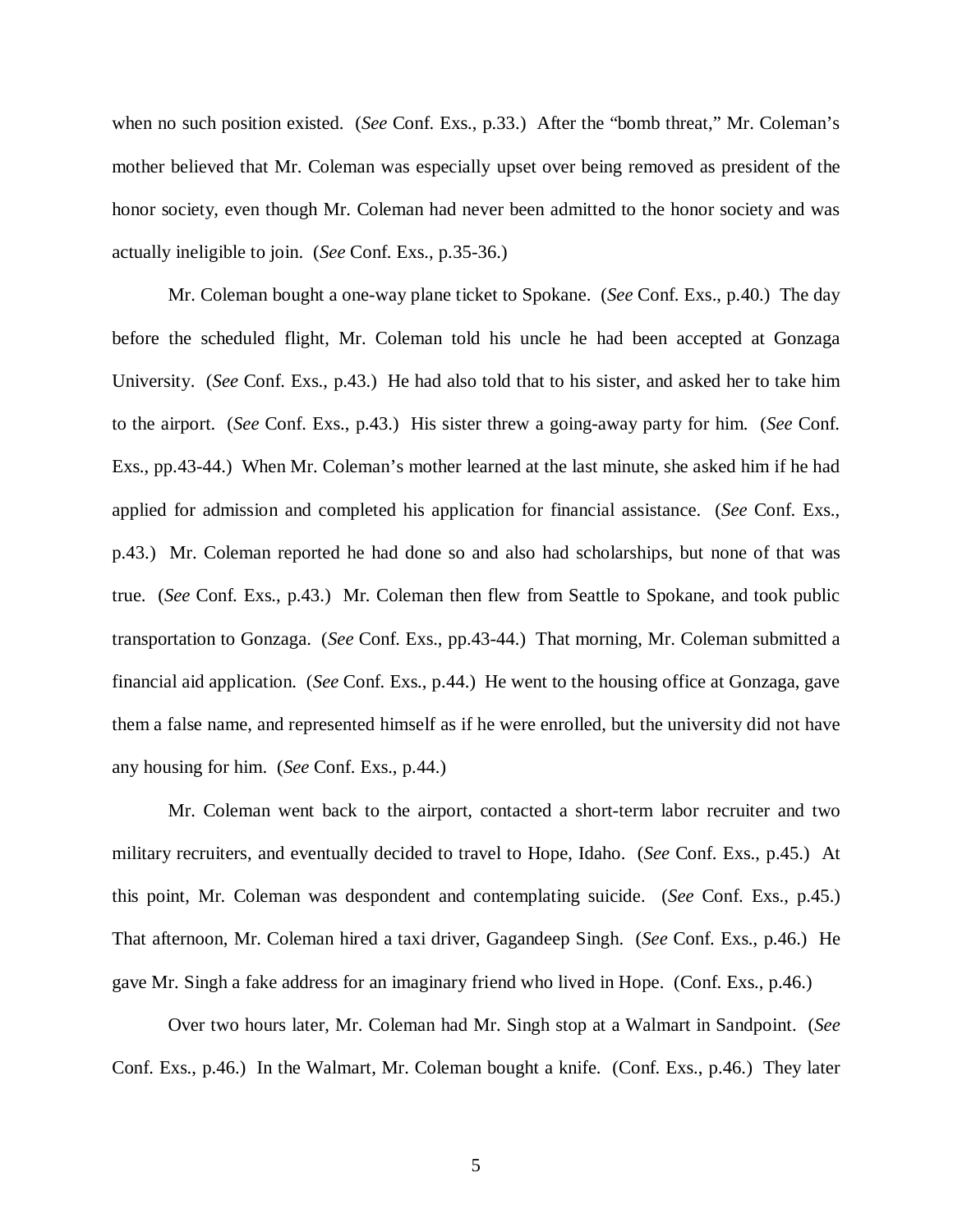inadvertently drove past Hope, and Mr. Singh stopped at the Clark Fork boat check station to ask an officer for directions. (*See* Conf. Exs., p.46.) The officer advised them to double back to Hope and have Mr. Coleman's friend collect him at a gas station. (Conf. Exs., p.46.) Mr. Coleman's statements made after his arrest indicated that, at this time, he was seriously thinking about suicide, or losing himself in the deep woods of Idaho. (*See* Conf. Exs., p.46.)

Mr. Singh and Mr. Coleman subsequently pulled into a gas station in Hope, and Mr. Coleman stayed inside the taxi minivan for about five minutes. (*See* Conf. Exs., p.46.) Mr. Singh was tired of driving Mr. Coleman around North Idaho, and intended to drive him back to the airport. (*See* Conf. Exs., p.46.) About fifteen minutes later, Mr. Singh parked next to a gas station in Kootenai, because Mr. Coleman had confessed to him that he wanted to commit suicide and Mr. Singh wanted to warn Mr. Coleman's family. (*See* Conf. Exs., p.46.) Mr. Singh asked for Mr. Coleman's phone, and Mr. Coleman opened it and gave a false number for his mother. (*See* Conf. Exs., pp.46-47.) When Mr. Coleman realized that Mr. Singh was searching the phone for the correct number, he snapped and stabbed Mr. Singh multiple times, inflicting mortal wounds. (*See* Conf. Exs., pp.46-47.)

Over an hour later, Mr. Singh's brother, co-owner of their taxi company, called the authorities to request a welfare check on Mr. Singh. (*See* R., p.345.) Mr. Singh's brother soon afterwards reported that he had just received a text from Mr. Singh, asking him to call the cops. (*See* R., p.345.) A Bonner County Sheriff's Deputy responded to the location of Mr. Singh's taxi. (*See* R., p.345.) The deputy found Mr. Singh's body on the floor of the taxi, and Mr. Coleman inside the taxi holding a cell phone and a knife. (*See* R., p.346.) The deputy ordered Mr. Coleman out of the taxi and handcuffed him. (*See* R., p.346.) After being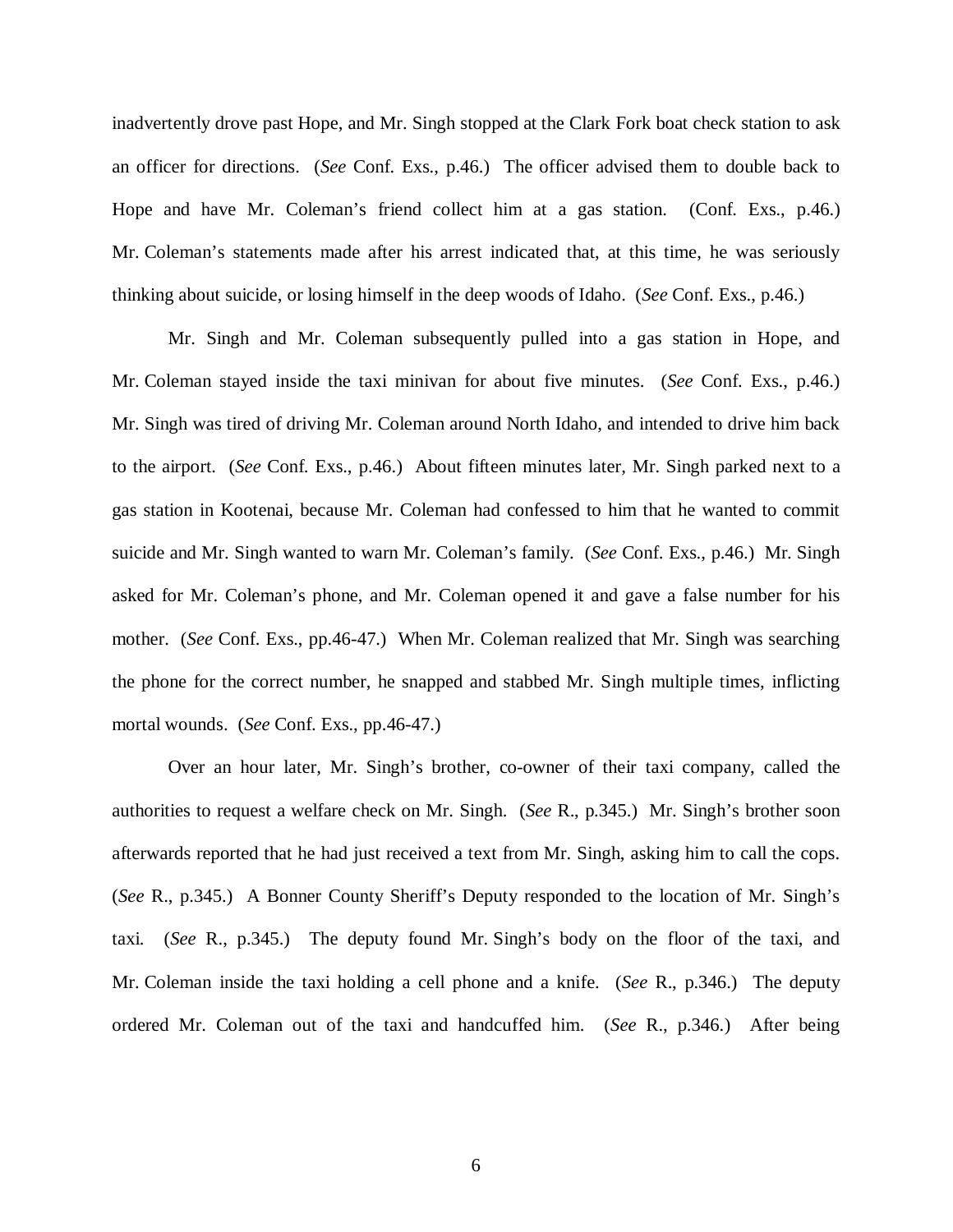Mirandized, Mr. Coleman told the deputy he would tell him everything, if the deputy promised to keep his family name out of it. (*See* R., p.346.)

The State charged Mr. Coleman by Information with murder in the first degree, I.C. §§ 18-4001, 18-4002, 18-4003, and 18-4004, with a use of a deadly weapon sentencing enhancement under I.C. § 19-2520. (R., pp.78-79.) Mr. Coleman entered a not guilty plea. (R., p.80.) The State later filed a Notice of Intent to Seek Death Penalty. (R., pp.108-09.)

Pursuant to a binding plea agreement, Mr. Coleman later agreed to plead guilty to first degree murder. (R., pp.334-36.) The State agreed to, provisionally, file a motion to withdraw the death notice. (R., p.335.) The parties "agreed that the Court, after providing both parties adequate opportunity to present mitigating and aggravating evidence at a sentencing hearing to be held at a later date, shall impose a determinate prison sentence of not less than 20 nor more than 40 years." (R., p.336.) The parties recognized that the district court was required "to impose an indeterminate sentence of life imprisonment." (R., p.336.) The district court accepted Mr. Coleman's guilty plea. (Tr. 11/09/18, p.15, Ls.17-25.) The State withdrew its death notice. (*See* Tr. 11/09/18, p.15, Ls.20-22.)

At the sentencing hearing, Mr. Coleman recommended the district court impose a unified sentence of life imprisonment, with twenty years fixed. (Tr.  $01/03/19$ , p.97, L.8 – p.98, L.11.) Defense counsel asked for twenty years because, even though Mr. Coleman would spend half his life behind bars before possibly becoming parole-eligible, it would still give him a light at the end of the tunnel. (*See* Tr. 01/03/19, p.97, Ls.5-14.) In his comments to the district court, Mr. Coleman stated, "I think 30 years is the most appropriate time given that—because I can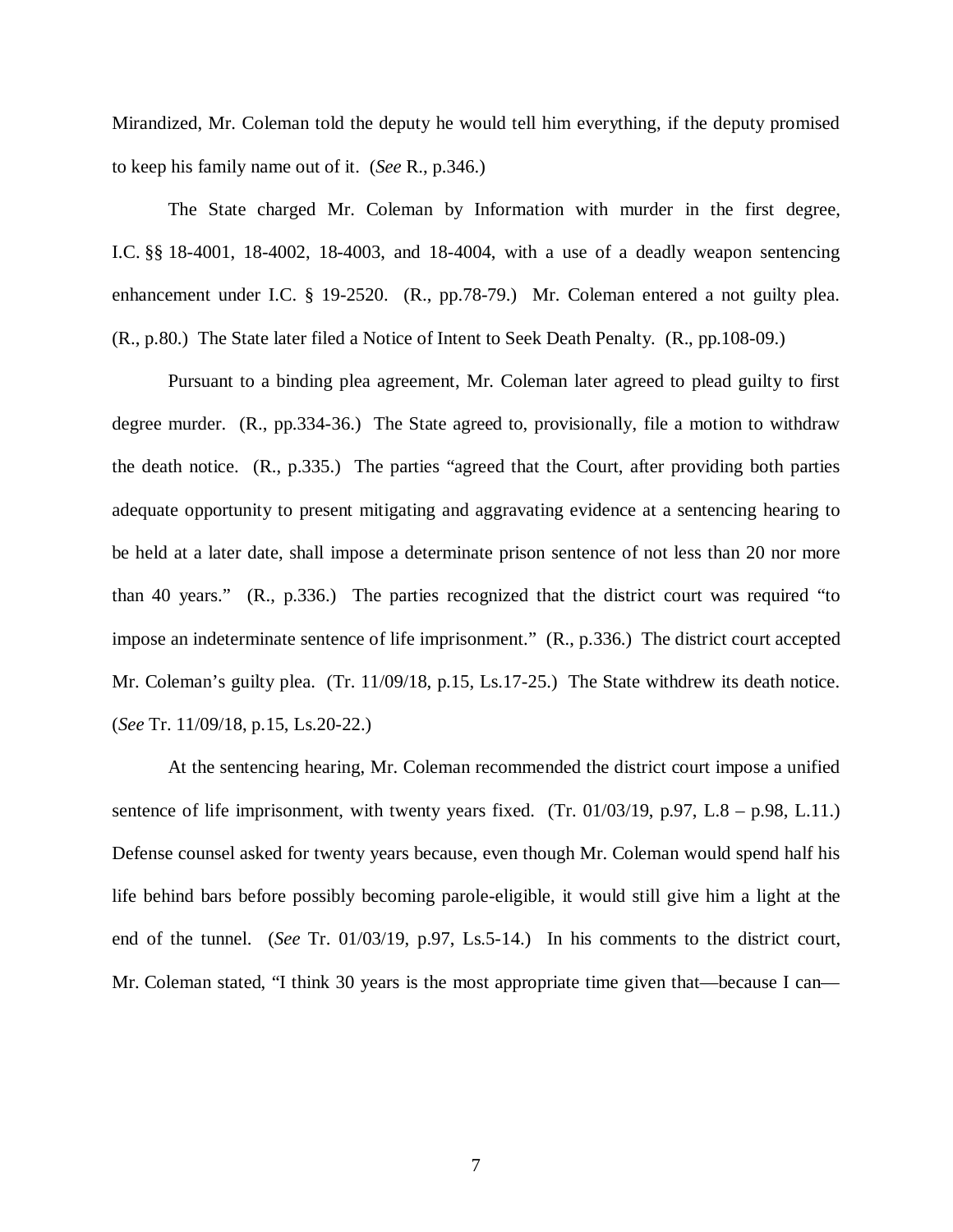40 years won't do me anything."<sup>2</sup> (Tr. 01/03/19, p.100, Ls.14-16.) The State recommended the district court impose a unified sentence of life imprisonment, with forty years fixed. (Tr. 01/03/19, p.79, Ls.14-21.) The district court imposed a unified sentence of life imprisonment, with forty years fixed. (R., pp.371-73.) Upon the State's motion, the district court dismissed the use ofa deadly weapon sentencing enhancement. *(See* R., pp.376-77.)

Mr. Coleman filed a Notice of Appeal timely from the district court's Judgment of Conviction. (R., pp.378-80; *see* R., pp.385-89 (Amended Notice of Appeal).)

#### ISSUE

Did the district court abuse its discretion when it imposed a fixed term of forty years, as part of a unified sentence of life imprisonment, upon Mr. Coleman following his plea of guilty to first degree murder?

#### ARGUMENT

### The District Court Abused Its Discretion When It Imposed A Fixed Term Of Forty Years, As Part Of A Unified Sentence Of Life Imprisonment, Upon Mr. Coleman Following His Plea Of Guilty To First Degree Murder

Mr. Coleman asserts the district court abused its discretion in when it imposed a fixed term of forty years, as part of a unified sentence of life imprisonment, upon him following his plea of guilty to first degree murder. The district court should have instead followed the recommendation of Mr. Coleman's counsel by imposing a unified sentence of life imprisonment, with twenty years fixed. *(See Tr. 01/03/19, p.97, L.8 – p.98, L.11.)* Alternatively, the district court should have followed Mr. Coleman's own comments by imposing a fixed term of thirty years. *(See* Tr. 01/03/19, p.100, Ls.14-15.)

 $2$  At the conclusion of his comments, Mr. Coleman asked: "I can't really--I will never be able to make up for what I did. But does that mean that I have to give up on everything?" (Tr. 01/03/19, p.101, Ls.1-3.) He stated, "Then 40 years, let's do this." (Tr. 01/03/19, p.101, L.4.)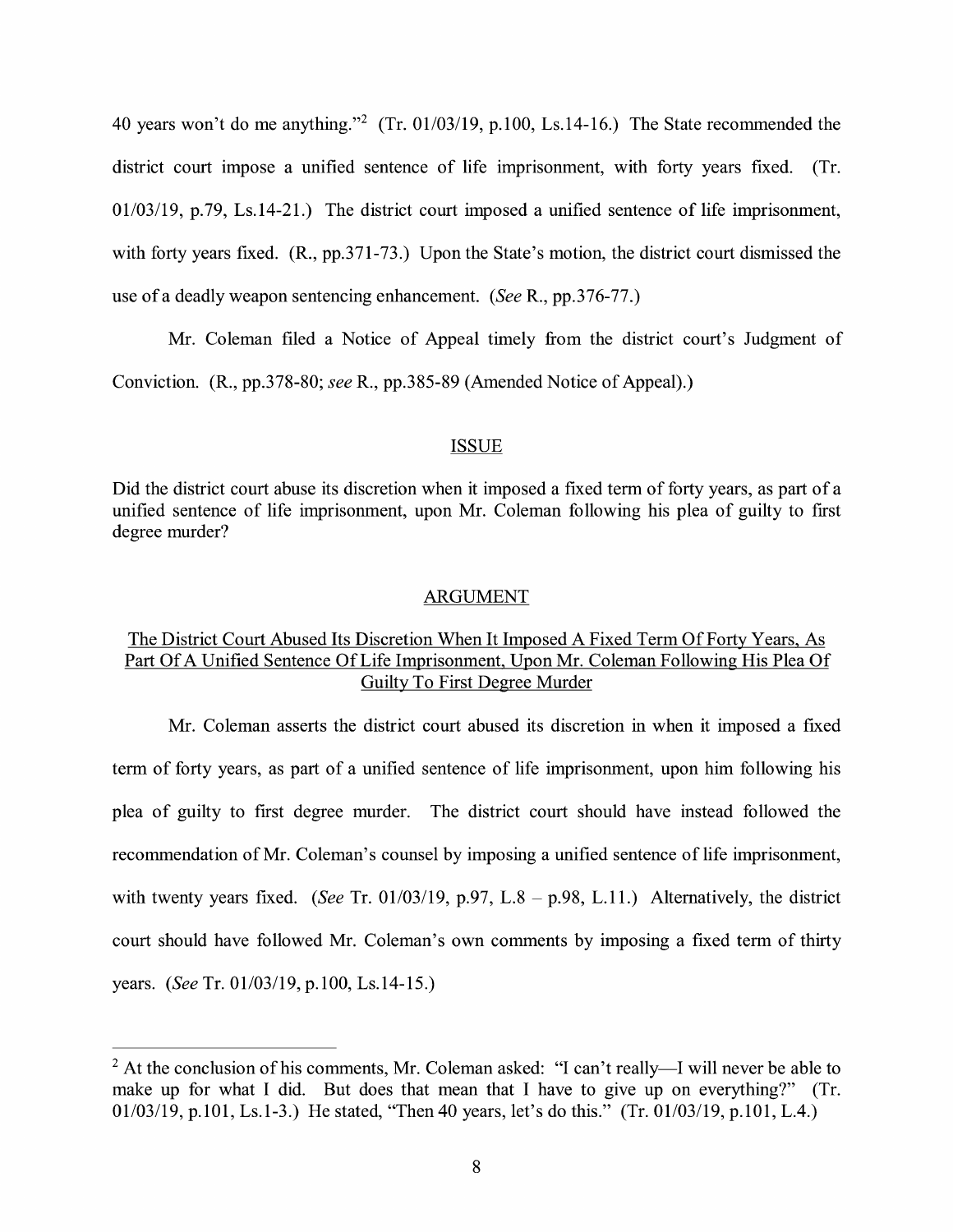Where a defendant contends that the sentencing court imposed an excessively harsh sentence, the appellate court will conduct an independent review of the record giving "due regard to the nature of the offense, the character of the offender, and the protection of the public interest." *State v. Strand*, 137 Idaho 457, 460 (2002).

The Idaho Supreme Court has held that, "[w]here a sentence is within statutory limits, an appellant has the burden of showing a clear abuse of discretion on the part of the court imposing the sentence." *State v. Jackson*, 130 Idaho 293, 294 (1997) (internal quotation marks omitted). Mr. Coleman does not assert that his sentence exceeds the statutory maximum. Accordingly, in order to show an abuse of discretion, Mr. Coleman must show that in light of the governing criteria, the sentence was excessive considering any view of the facts. *Id*. The governing criteria or objectives of criminal punishment are: (1) protection of society; (2) deterrence of the individual and the public generally; (3) the possibility of rehabilitation; and (4) punishment or retribution for wrongdoing. *Id*. An appellate court, "[w]hen reviewing the length of a sentence . . . consider[s] the defendant's entire sentence." *State v. Oliver*, 144 Idaho 722, 726 (2007). The reviewing court will "presume that the fixed portion of the sentence will be the defendant's probable term of confinement." *Id.*

Mr. Coleman asserts the fixed term of his sentence imposed by the district court is excessive considering any view of the facts, because the district court did not adequately consider mitigating factors. Specifically, the district court did not adequately consider Mr. Coleman's difficult childhood. As suggested in the Statement of the Facts & Course of Proceedings above, Mr. Coleman's upbringing was impacted by family instability, social isolation, and other serious problems. Mr. Coleman's grandmother on his mother's side was the victim of physical abuse by her husband, Mr. Coleman's grandfather. (*See* Conf. Exs., p.21.)

9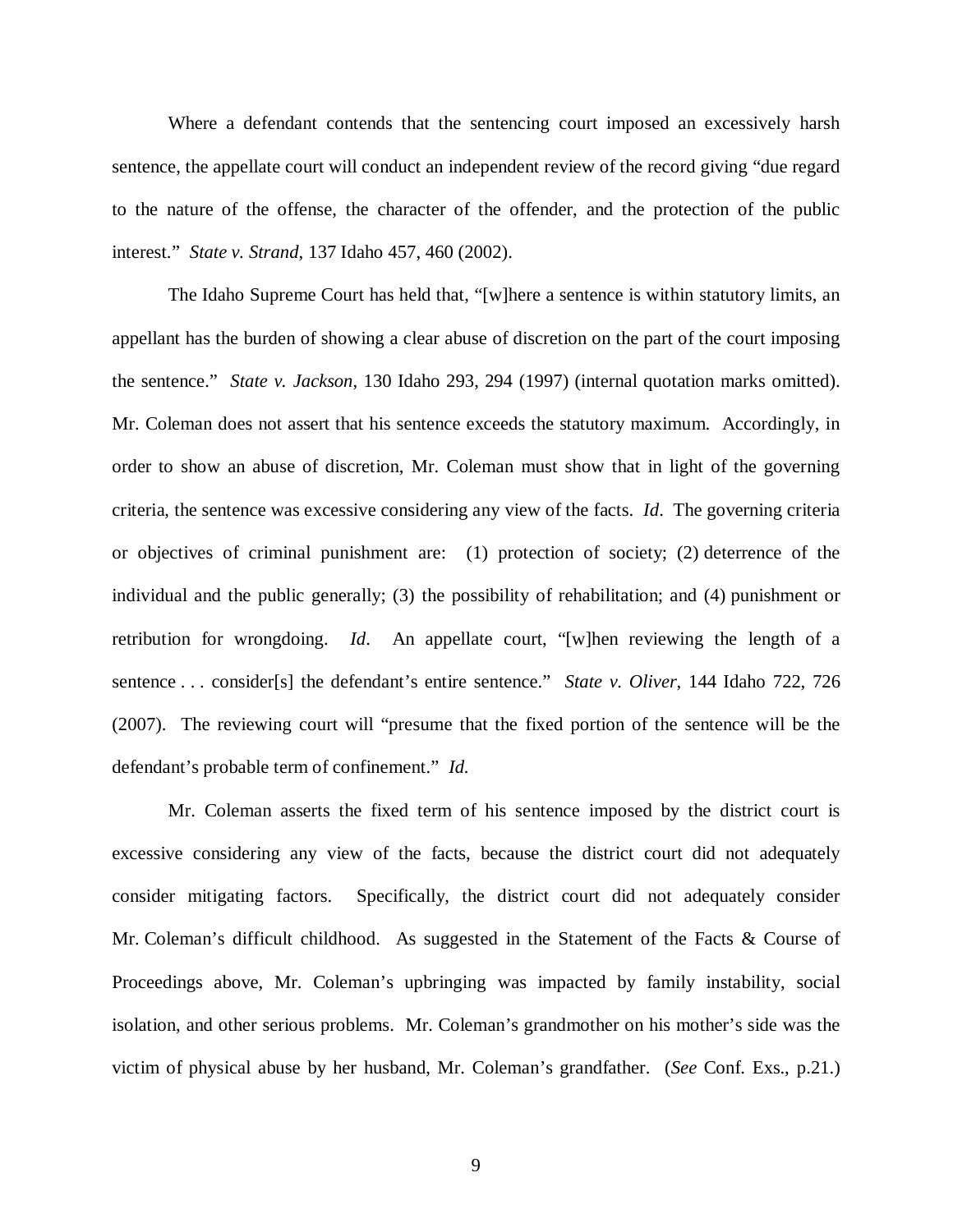Mr. Coleman's grandparents on his father's side also participated in domestic violence. (Conf. Exs., pp.21-22.) Mr. Coleman's father beat Mr. Coleman's mother when she was pregnant with Mr. Coleman. (*See* Conf. Exs., p.23.) When Mr. Coleman was about five years old, his father incurred a domestic violence charge for choking Mr. Coleman's mother. (*See* Conf. Exs., p.26.) Around the time Mr. Coleman was in first grade, other members of the family found Mr. Coleman's mother sitting in the bathtub with a bloody nose, and Mr. Coleman's father stated she had hit herself. (*See* Conf. Exs., p.27.) When Mr. Coleman was in junior high, his father allegedly broke his mother's finger, but the incident was not reported. (*See* Conf. Exs., p.31.)

Beyond the periodic domestic violence, Mr. Coleman's family was unstable in other ways. His family moved eight times by the time he reached fourth grade. (Conf. Exs., p.25.) At times, a total of twelve people from Mr. Coleman's extended family were living in Mr. Coleman's residences, such as an 1,800 square foot mobile home with one bathroom. (*See* Conf. Exs., pp.26-27.) Mr. Coleman's father was abusing methamphetamine and alcohol in Mr. Coleman's early childhood, and later moved to methamphetamine and heroin when Mr. Coleman was in high school. (*See* Conf. Exs., pp.26, 34.) When Mr. Coleman's father was in jail in Alabama, his mother took up a job at a daycare, but the family was evicted from their apartment. (*See* Conf. Exs., p.29.) The Coleman children reported that for the next month, they lived in tents, a car, motels, and their uncle's business. (*See* Conf. Exs., p.29.) During and after Mr. Coleman's time in high school, his father relapsed into drug addiction several times, and Mr. Coleman was hard-pressed to take on additional responsibilities to support their household. (*See* Conf. Exs., pp.34-35, 37.)

Mr. Coleman underwent procedures at an early age to insert ear tubes and to remove his tonsils and adenoids, but his problems with snoring and sleep in general persisted. (*See* Conf.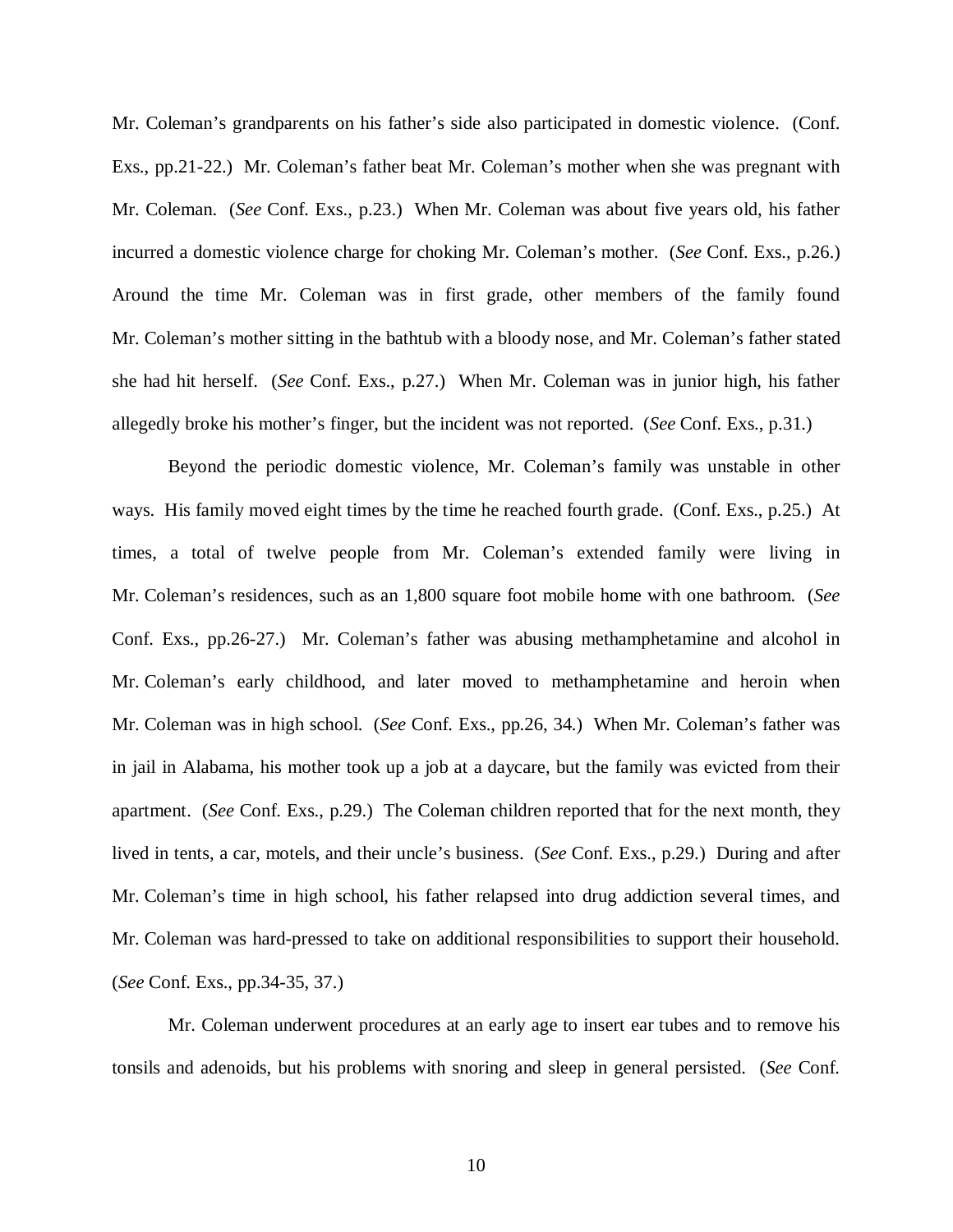Exs., p.24.) In preschool, his teachers noticed that Mr. Coleman seemed to be chronically tired, and he had speech problems and motor delays. (*See* Conf. Exs., p.26.) His records from first grade noted that he had hand tremors, speech difficulties, excessive drooling, and an inability to walk down the hall without balancing himself by touching a wall. (*See* Conf. Exs., pp.27-28.) While the school put him on an individualized educational plan, by the second grade his motor and speech needs had become more pronounced, and there was an increase in tremors, drooling, and slurring. (*See* Conf. Exs., p.28.) Later in the second grade, his teachers noted that he was having difficulty communicating his thinking processes, he was nervous and fearful, and he cried in the classroom. (*See* Conf. Exs., p.28.) Additionally, Mr. Coleman avoided other children, played by himself, and was chosen last. (Conf. Exs., p.28.)

Mr. Coleman had documented behavior problems in the fifth grade, after changing schools for the eighth time. (*See* Conf. Exs., p.30.) At the end of the fifth grade, the school district terminated his individualized educational program services. (Conf. Exs., p.30.) Mr. Coleman accumulated sixteen excused absences in the sixth grade. (Conf. Exs., p.30.) He had over a dozen excused absences each year in the seventh, eighth, and ninth grades. (*See* Conf. Exs., p.31.) He had three reported incidents of cheating and being insubordinate in one school year. (*See* Conf. Exs., p.32.) At the time the sentencing memorandum was prepared, Mr. Coleman attributed his depression and acting out in school as a delayed reaction to the death of his beloved grandmother. (*See* Conf. Exs., pp.31-32.)

Mr. Coleman's social isolation was often coupled with behavior others would describe as odd. For example, Mr. Coleman joined a Christian after-school group in junior high, "but, although he attended some of the events and gathering, he sat against the wall or wandered around on the outskirts of the room." (*See* Conf. Exs., p.32.) Mr. Coleman "had a detached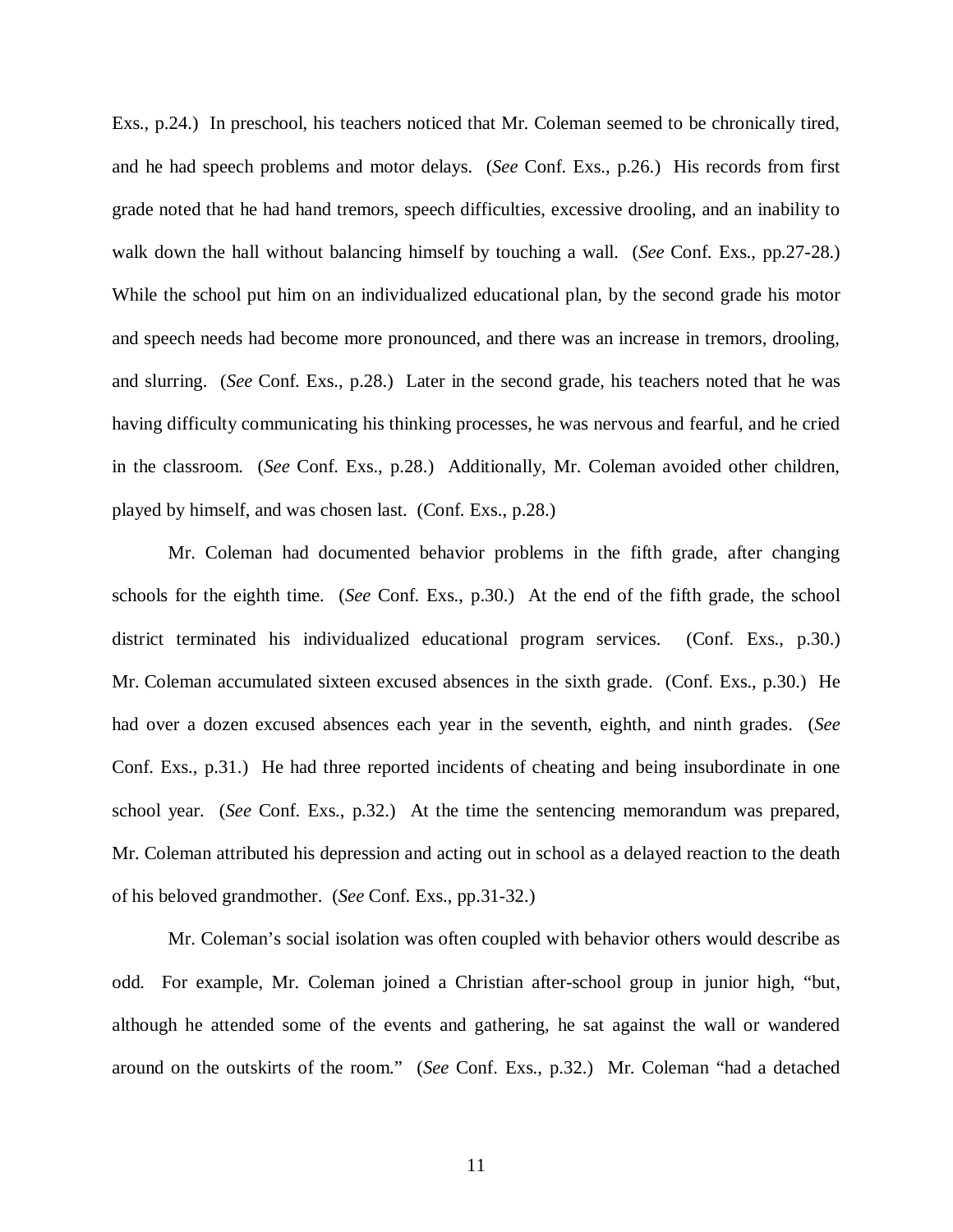aura, gazing off for significant periods of time and then returning his focus to stare at persons or objects as if nothing was there." (Conf. Exs., p.32.) The leader of the group described an incident where Mr. Coleman left a field trip without telling anyone, and when an adult found him, Mr. Coleman aimed a pepper spray container at the adult, but without spraying it. (*See* Conf. Exs., p.32.) Mr. Coleman went with a girl to his ninth grade dance, but the girl reported she felt uncomfortable in his presence. (*See* Conf. Exs., p.32.) That was apparently the only time Mr. Coleman ever dated. (*See* Conf. Exs., p.32.)

Later, in the summer between ninth and tenth grade, Mr. Coleman jumped off a roof "for fun." (*See* Conf. Exs., p.32.) "After the incident he went to the neighbor's and showed him what he had done." (Conf. Exs., p.32.) Similarly, while undergoing counseling in high school, Mr. Coleman reportedly "jumped off a moving bus to see what it felt like, sustaining a forearm fracture." (*See* Conf. Exs., p.36.) "When asked, he told the neighbor and eventually his counselor that he 'wanted to see what it felt like—I feel no pain.'" (Conf. Exs., p.37.)

Perhaps no incident better illustrates the intersection between Mr. Coleman's social isolation and "odd" behavior than the "bomb threat" from his junior year. "There are conflicting reports about what Jacob actually said and did but the school treated his words as a security threat." (Conf. Exs., p.35.) While Mr. Coleman "certainly made mention of bombs and how destructive they can be . . . the police did not locate any evidence indicating that he had researched, planned or worked on a bomb." (Conf. Exs., p.35.) Although the school later converted his expulsion to a suspension, "the damage to what remained of his academic progress and socialization was simply beyond repair." (*See* Conf. Exs., p.35.) Moreover, Mr. Coleman "minimized the incident by saying he was kidding and re-framing the story to make himself the hero who was taking the fall for some other students." (Conf. Exs., p.35.) He claimed that he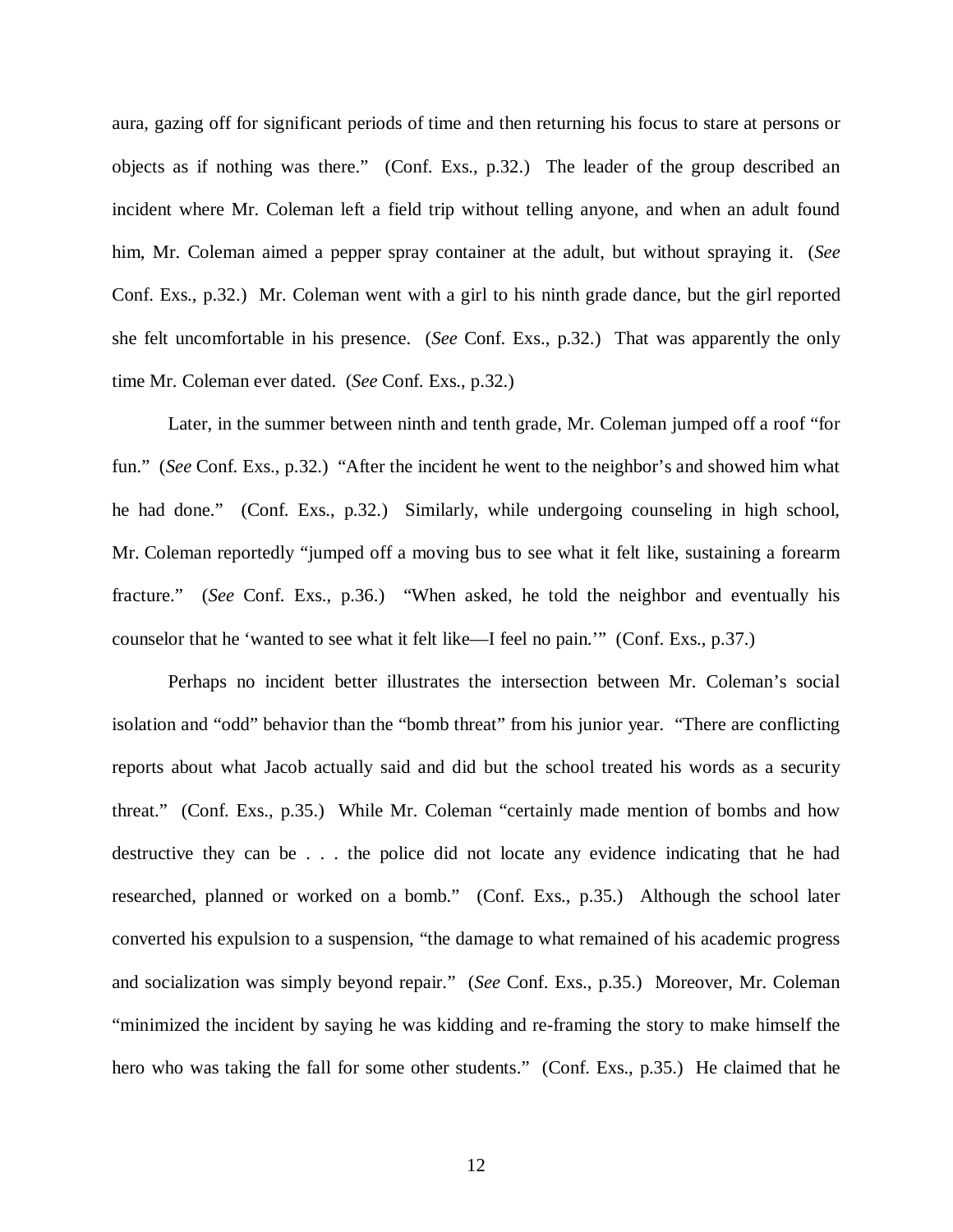and some other students were merely talking about bombs, and he stepped up to take the punishment when another student took them out of context. (Conf. Exs., p.35.) Mr. Coleman's position was not supported by the incident reports, but his father stated Mr. Coleman was a "hero" for taking the hit for others without flinching. (*See* Conf. Exs., p.35.)

As documented above, Mr. Coleman's family also took other unsupported views of Mr. Coleman's accomplishments. The Defendant's Sentencing Memorandum stated that Mr. Coleman's parents "exhibit a strong tendency to see themselves as good parents . . . and to facilitate this desire the[y] are constantly creating an alternative reality in which their children's problems and misdeeds are trivialized or recast as 'misunderstandings' while their smallest achievements are gilded well beyond anything approaching reality." (Conf. Exs., p.41.) Thus, Mr. Coleman's family thought he was a genius despite his above-average IQ, and believed he had leadership positions on the football team and other school groups that he did not have. (*See* Conf. Exs., pp.33-34, 41-42.) Mr. Coleman and his family even mischaracterized his single date at the ninth grade dance as an ongoing romantic relationship. (*See* Conf. Exs., p.32.) Mr. Coleman "was a participant in this destructive myth making. . . . All his life Jacob has been forced and yet content to be the person in the myths rather than the person he really is." (Conf. Exs., p.48.) As the sentencing memorandum put it, "Rather than confronting Jacob's obvious developmental issues and helping him deal with them, his parents concocted a narrative in which he was a genius, a hero and so far advanced intellectually that his problems were nothing more than the failure of others to recognize and accommodate his brilliance." (Conf. Exs., p.42.)

The other institutions in Mr. Coleman's childhood also largely failed to help him. For example, his individualized educational plan services were terminated after the fifth grade, with no apparent reasons found in the record. (*See* Conf. Exs., p.30.) In junior high, school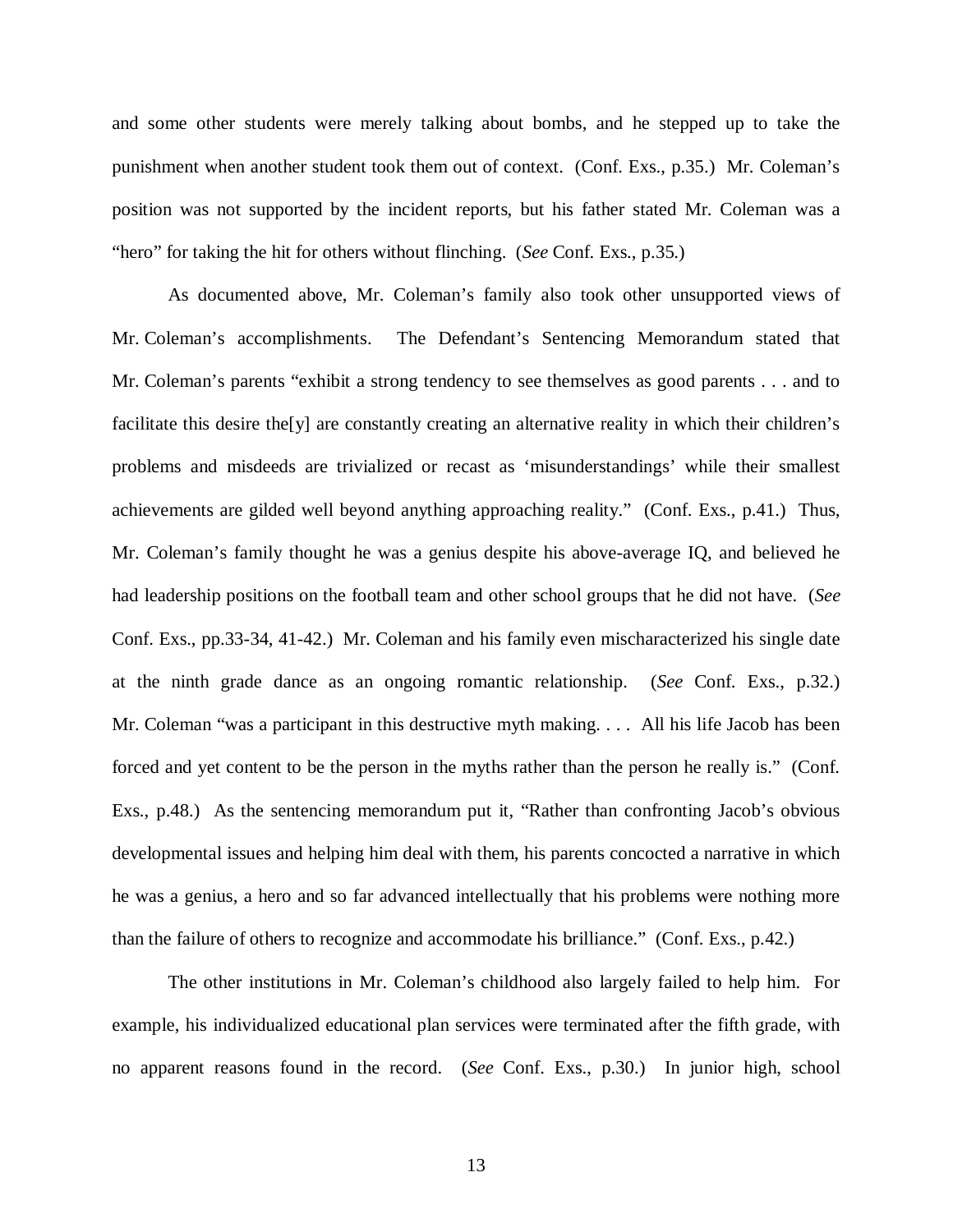administrators did not pursue remedial measures to deal with Mr. Coleman's acting out. *(See*  Conf. Exs., pp.30-31.) Mr. Coleman's high school let him continue to sign up for Advanced Placement classes, despite his low GPA. *(See Conf. Exs., p.34.)* In the words of the Defendant's Sentencing Memorandum, "Apparently, rather than taking appropriate actions to provide Jacob with the services he clearly required, the school administration was content to simply let him get by." (Conf. Exs., p.34.)

While the school district finally initiated an academic intervention after Mr. Coleman's "bomb threat," the school did not address the other risk factors in Mr. Coleman's life. *(See* Conf. Exs., p.35.) The school failed to recognize Mr. Coleman's inner struggles, failed to see the signs of his toxic home environment, and failed to require him to meet with a guidance counselor or refer him for social services. *(See* Conf. Exs., p.35.) Nor did the police follow through at this juncture. *(See* Con£ Exs., p.35.) Likewise, after Mr. Coleman's suspension prompted by his suicide note, no professionals intervened. *(See* Conf. Exs., p.36.)

Alongside Mr. Coleman's experiences during his difficult childhood, the district court also did not adequately consider Mr. Coleman's mental health issues. Phillip A. Hanger, Ph.D., in his psychological evaluation of Mr. Coleman, diagnosed him with persistent depressive disorder (dysthymia) and schizoid personality disorder. (Def. Ex. B,  $01/17/18$ , p.9.)<sup>3</sup> Per Dr. Hanger, the impression offered from the results of Mr. Coleman's earlier competency evaluation "characterized Mr. Coleman as distant and aloof, particularly in response to his current life stressors, with a pattern of traits suggestive of a maladaptive personality style characterized by social indifference and flattened affective responsiveness .... " *(See* Def. Ex. B., p.4.) In that competency evaluation, Dr. Hanger wrote that **"Mr. Coleman suffers from a** 

<sup>&</sup>lt;sup>3</sup> Defendant's Exhibit B, Dr. Hanger's psychological evaluation report, is a sealed exhibit that appears as part of the 31-page PDF version of the additional confidential exhibits.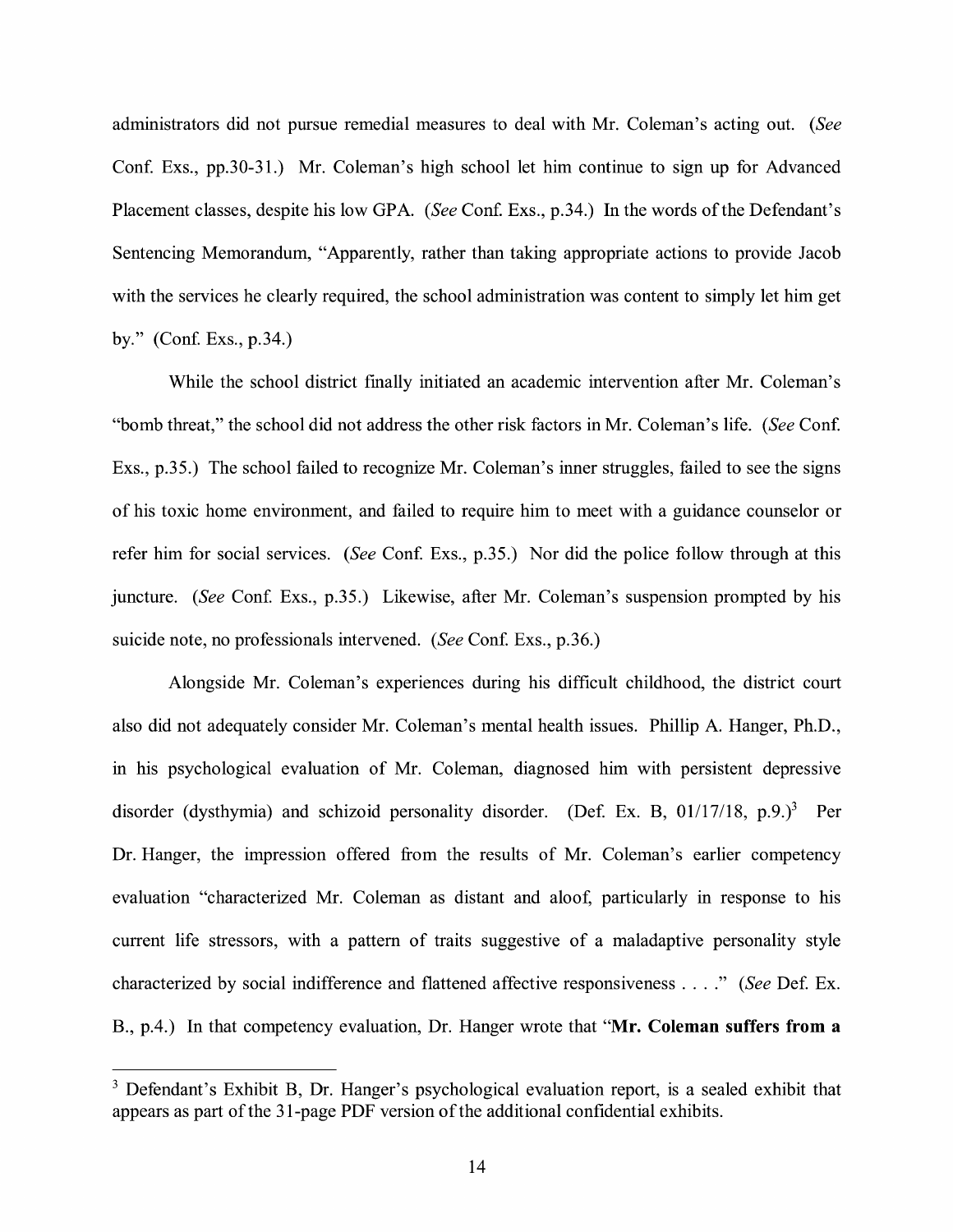**pervasive, maladaptive personality style**, but does not exhibit a significant pattern or history suggestive of a serious mental illness," and found he was competent to continue with the legal process. (See Def. Ex. A,  $09/18/17$ , p.10 (emphasis in original).)<sup>4</sup>

In the psychological evaluation, Dr. Hanger stated that Mr. Coleman was considered at an elevated risk for self-harm, and his "maladaptive personality style limits his ability to adapt and cope with life stressors, which confound his pervasive, *mild* depression." (Def. Ex. B., p.8) (emphasis in original).) Mr. Coleman's "pattern of depressed mood has apparently persisted for several years, but has not reached the severity of a major depressive disorder-in part, due to Mr. Coleman's pattern of masking his emotional expression." (Def. Ex. B., p.8.)

Dr. Hanger also wrote: "Mr. Coleman's personality style may be characterized by a detachment from social relationships, consistent with a **Schizoid Personality Disorder.** He displays a restricted range of emotional expression, particularly during interpersonal contact." (Def. Ex. B, p.8 (emphasis in original).) However, "This pattern of maladaptive personality does not reflect a disorder in cognitive processing or reality testing, such as may be seen with a psychotic disorder." (Def. Ex. B, p.8 (emphasis in original).)

At the sentencing hearing, Dr. Hanger testified that Mr. Coleman's personality disorder was pervasive "in the sense that this is a condition that will be seen persistently throughout his life, like starting in early adolescence from my review of his history and across various settings." (Tr. 01/03/19, p.49, Ls.17-23.) Mr. Coleman's personality disorder was maladaptive "in the sense that it impairs, it limits his effectiveness, the functioning effectiveness, and primarily social function." (Tr. 01/03/19, p.49, L.24 – p.50, L.1.) Dr. Hanger explained the personality aspect of the disorder meant it was "a pattern underlying his decision-making. It's a pattern of his life

<sup>&</sup>lt;sup>4</sup> Defendant's Exhibit A, Dr. Hanger's competency evaluation report, is also a sealed exhibit in the 31-page PDF.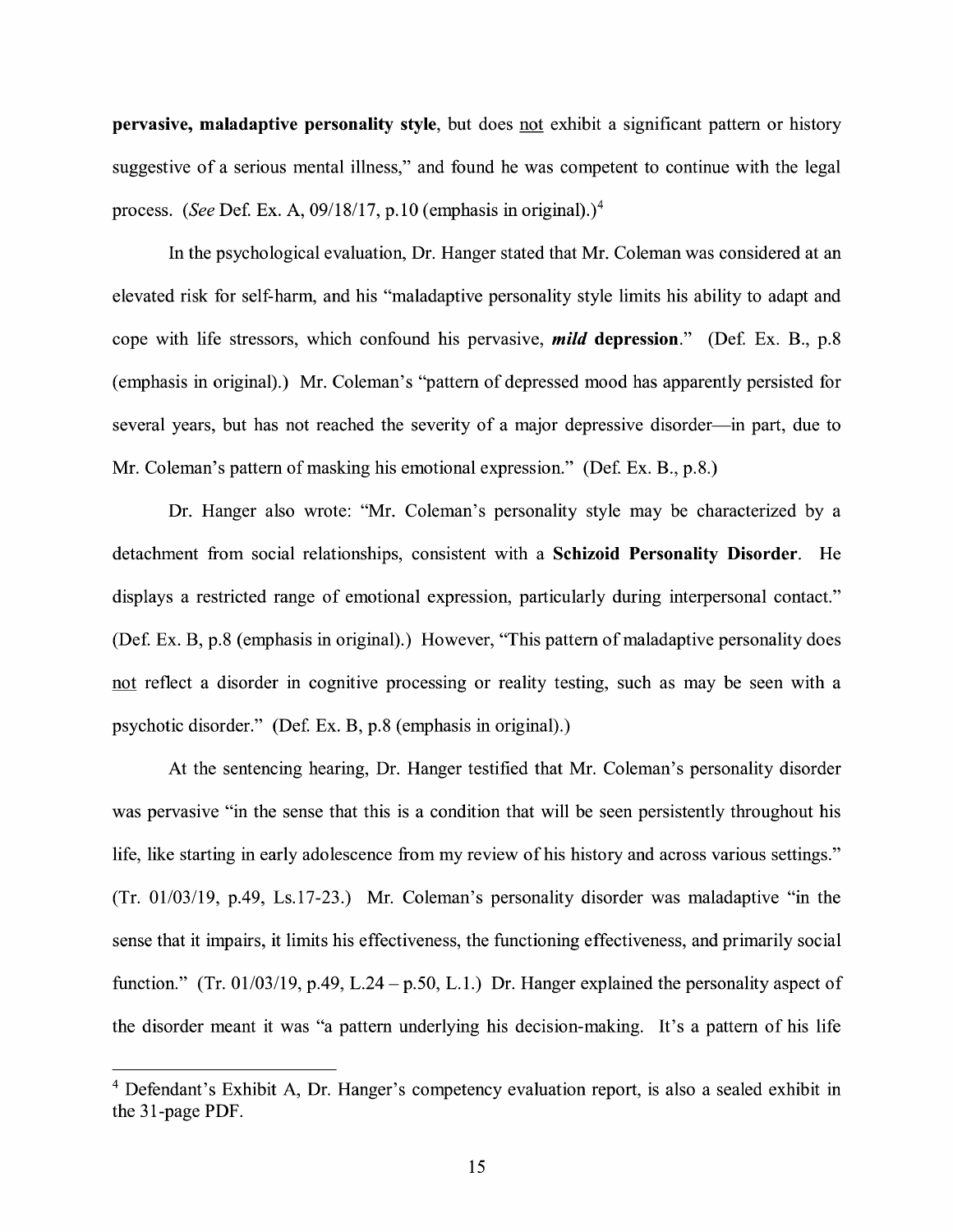choices, not just a mood. But it can influence a person's mood, not just their behavior, but it can direct their behavior." (Tr. 01/03/19, p.50, Ls.2-6.)

Additionally, Dr. Hanger testified that Mr. Coleman's behavior in not completing the application to Gonzaga University, having only initiated the financial aid application, was consistent with his maladaptive personality disorder "in the sense that that's a further pattern of his ineffectiveness, his inability to benefit from feedback from others to recognize either the need for assistance or when it might be helpful either from the university, from counselors, from family members." (Tr. 01/03/19, p.56, Ls.2-19.) Dr. Hanger saw a pattern "pervading his life that he is ineffective in doing these kinds of socially-engaging tasks; applying for a job, applying for a school." (Tr. 01/03/19, p.56, Ls.20-23.)

Dr. Hanger also testified that he had found Mr. Coleman to be asocial, not antisocial. (*See* Tr. 01/03/19, p.62, L.22 – p.63, L.8.) He did not find the existence of psychopathy in his examinations of Mr. Coleman. (*See* Tr. 01/03/19, p.64, L.25 – p.65, L.4.) Dr. Hanger explained that Mr. Coleman's persistent depressive disorder and schizoid personality disorder were treatable. (Tr. 01/03/19, p.65, Ls.5-11.) The depressive disorder was treatable "with both traditional therapy as well as potentially medication management to assist the individual in overcoming the symptoms." (Tr. 01/03/19, p.66, Ls.3-6.) The schizoid personality disorder would be more challenging to treat, requiring "a great deal more of effortful treatment, counseling, group counseling specifically for schizoid personality to assess—or assist the individual in acclimating, identifying those social norms, getting that feedback." (Tr. 01/03/19, p.66, Ls.11-18.) Dr. Hanger concluded that Mr. Coleman's acquiring "that ability to use society to help him problem solve will benefit him greatly." (*See* Tr. 01/03/19, p.67, Ls.5-7.)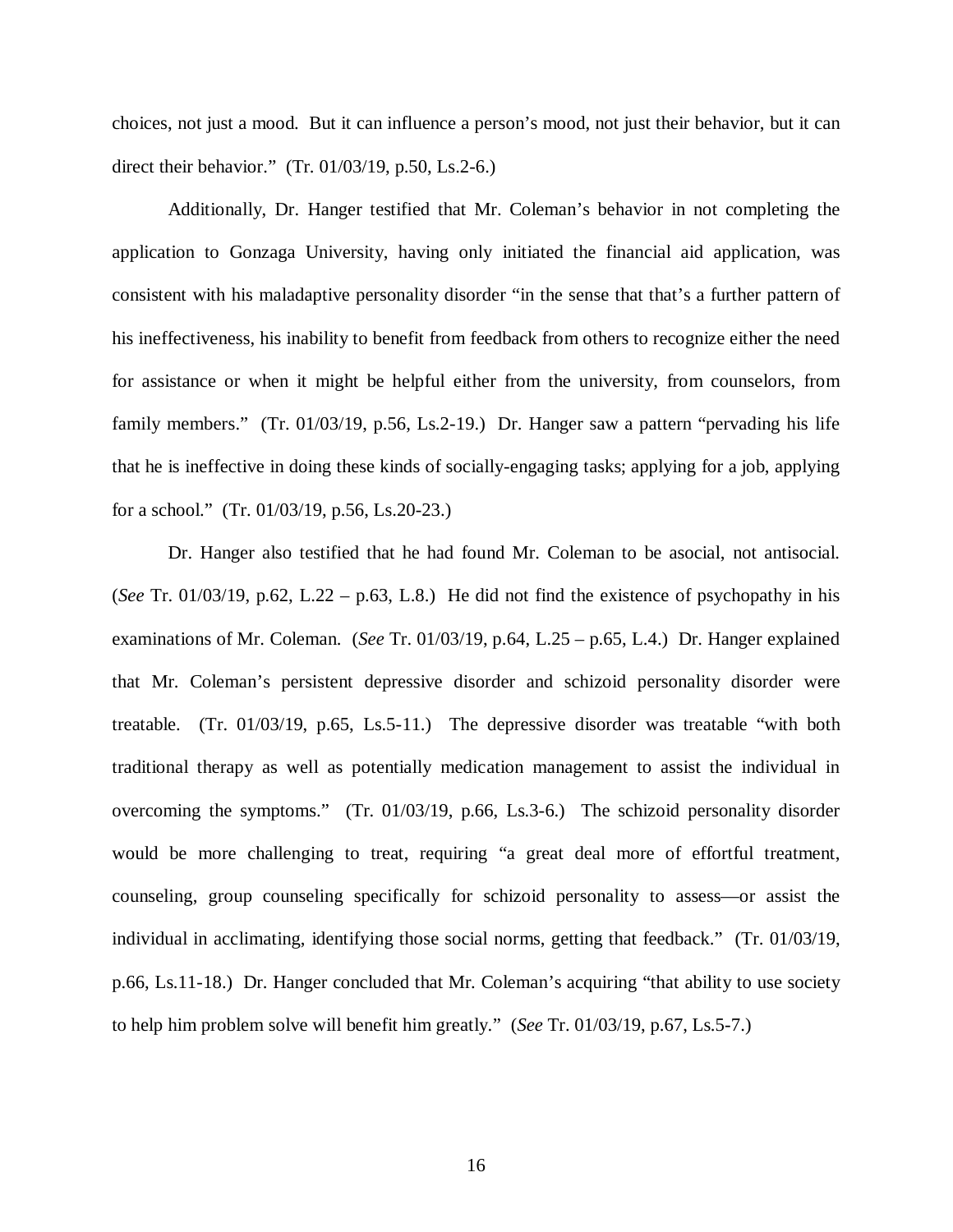Further, the district court did not adequately consider Mr. Coleman's youth, especially in view of the lengthy fixed sentence he was facing in any event under the binding plea agreement.

Mr. Coleman was only when he committed the instant offense, and

 when he pleaded guilty. (*See* R., pp.78, 334-36.) During the sentencing hearing, Mr. Coleman's counsel asserted that the fixed sentence of twenty years he requested "would mean that if imposed, and if Jacob qualified for parole—and that is by no means a given in this case—when he walked out of that penitentiary with the supervision by the parole commission, he would have spent fully half of his life behind bars." (Tr. 01/03/19, p.97, Ls.8-14.) Conversely, the forty-year fixed sentence recommended by the State would mean that, at a minimum, Mr. Coleman "will have spent two-thirds of his entire life . . . behind prison walls" before his parole. (*See* Tr. 01/03/19, p.97, Ls.15-19.)

As defense counsel asserted at the sentencing hearing, "But what I think is most important here for Jacob is that there be a glimmer of hope that he can in fact rewire himself, that he can become the person that his parents hoped he would be, that he can become eventually the person that he wanted to be, that he can return to society with something to contribute." (Tr. 01/03/19, p.96, Ls.13-22.) Mr. Coleman's counsel asserted that the problem with long prison sentences "is that a prison sentence can be too long. That by the time a person leaves the penitentiary he or she is so completely changed, so completely without hope, so completely without any social tool kit whatever that they will be a walking zombie." (Tr. 01/03/19, p.96, L.23 – p.97, L.4.) Defense counsel asked the district court that, "in effect you leave a candle burning, however faintly, in the window; that you give Jacob the opportunity to in some small way atone for what he has done. That you do not slam the prison gates so hard and for so long a period of time that he just gives up all hope." (Tr. 01/03/19, p.97, Ls.20-25.)